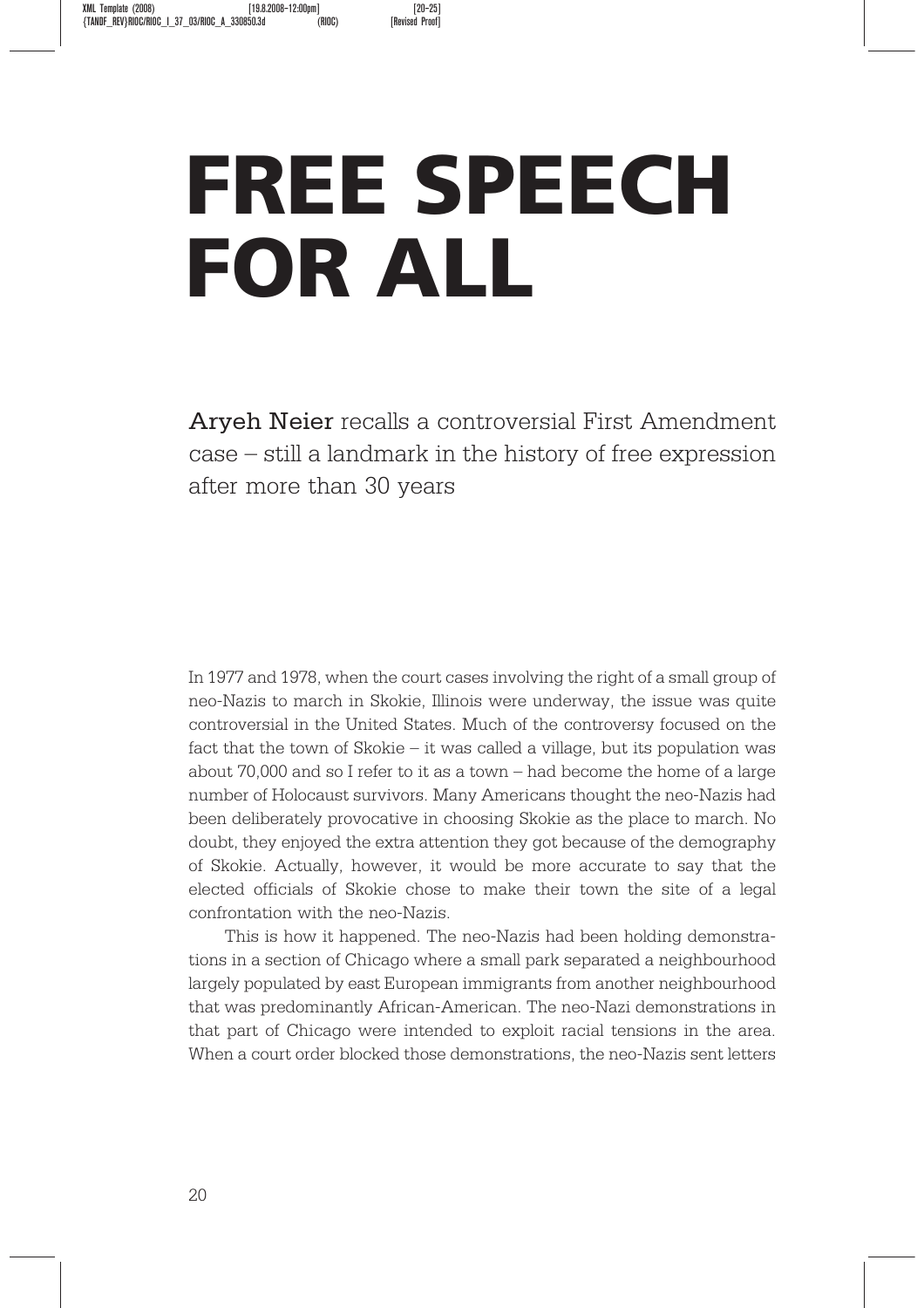FREE SPEECH FOR ALL  $-$  ARYEH NEIER

to officials of more than a dozen Chicago suburbs saying they would hold demonstrations there instead. All but one of the suburbs that received those letters ignored them. The exception was Skokie, which hurriedly adopted a series of ordinances forbidding the neo-Nazis to march and wrote back telling them not to dare to go to Skokie. Inevitably, of course, that made the publicity-hungry neo-Nazis focus on Skokie. Most likely, they had not known in advance that many Holocaust survivors resided there.

At this time, I was the national executive director of the American Civil Liberties Union. The ACLU's state branch in Illinois had provided legal representation to the Nazis in their effort to march in the park in Chicago and also agreed to defend their right to march in Skokie. I was not consulted on either matter by the Illinois ACLU. These cases were thought to be too routine to require my attention. The ACLU had been defending freedom of speech, press and assembly for all manner of extremists since its founding in 1920. We had frequently handled such matters for little groups of selfproclaimed Nazis. Why was this different?

It was different, the press decided, and the country as a whole decided, because of the Holocaust survivors in Skokie. Soon, we were besieged by complaints about the case. Astonishingly, many of those who were upset by it were members of the ACLU. A large number of members resigned and, for a brief period, we suffered financial difficulty because of the case.

Though I had not been consulted about whether to take on the defence of free speech for the Nazis in Skokie, for the next 15 months I was preoccupied by the matter. I spoke on the issues raised by the cases all over the United States, doing my best to accept the many invitations I received from synagogues to take part in debates on the issue. One of those debates took place in Skokie. I testified on the dispute at a hearing of the Illinois legislature and discussed it in countless radio and television interviews and with newspaper and magazine journalists from all over the world. An unpleasant element involved various threats against me by a radical group known to engage in violence, the Jewish Defense League – which followed me from my office to discover where I lived – led by Rabbi Meir Kahane, who was himself subsequently assassinated. Because I was so prominently associated with the Skokie case, I still occasionally meet someone who recognises my name only because I was involved in it three decades ago.

For a period, my colleagues and I at the ACLU were puzzled by the reaction of some of our own members but, after a while, we began to understand why the case had caused such a reaction. A few years earlier, the ACLU had experienced a large surge in the size of its membership when it

21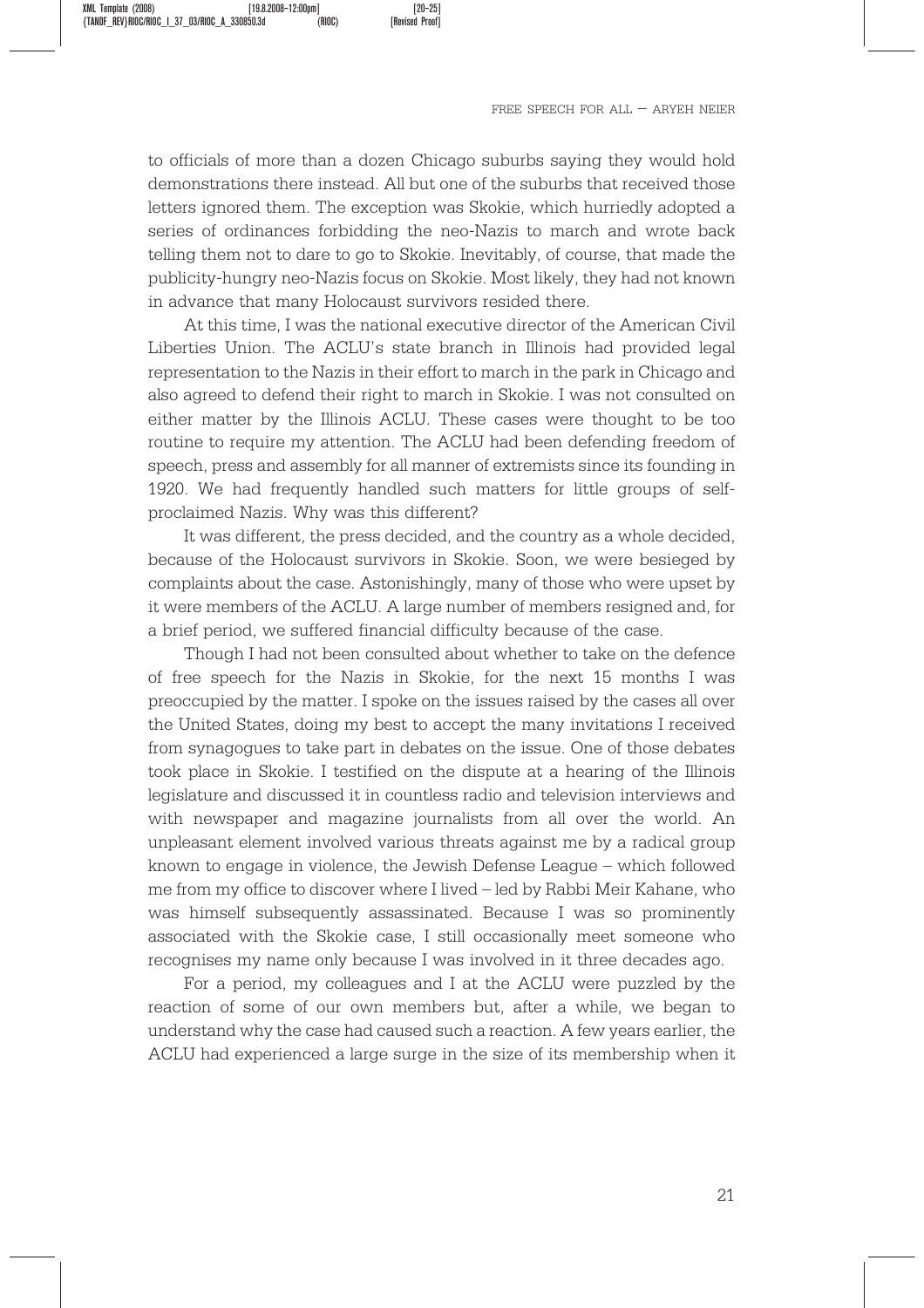

Police confront neo-Nazis in Chicago, 1977 Credit: Chicago Tribune

led the struggle against the civil liberties abuses of the administration of President Richard Nixon (1969–74), and particularly during the period that it campaigned for the impeachment of Nixon (1973–74), because of those abuses. Many persons who joined the ACLU during that period probably knew little of the organisation's readiness to defend free speech for all, even Nazis, and the Skokie case came as a shock to them. Also, by 1977, when Skokie started, Jimmy Carter had taken office as president of the United States earlier in the year and the threat to civil liberties no longer seemed dire. It was no longer so important to many who had joined the organisation just a few years earlier to continue to support the ACLU. It is an organisation that has always thrived on adversity, as demonstrated by what has taken place in the seven years since George W Bush has been president. Its membership today is about 550,000, approximately double what it was when Bush was inaugurated. Financial support for the ACLU has grown even more rapidly during the Bush years.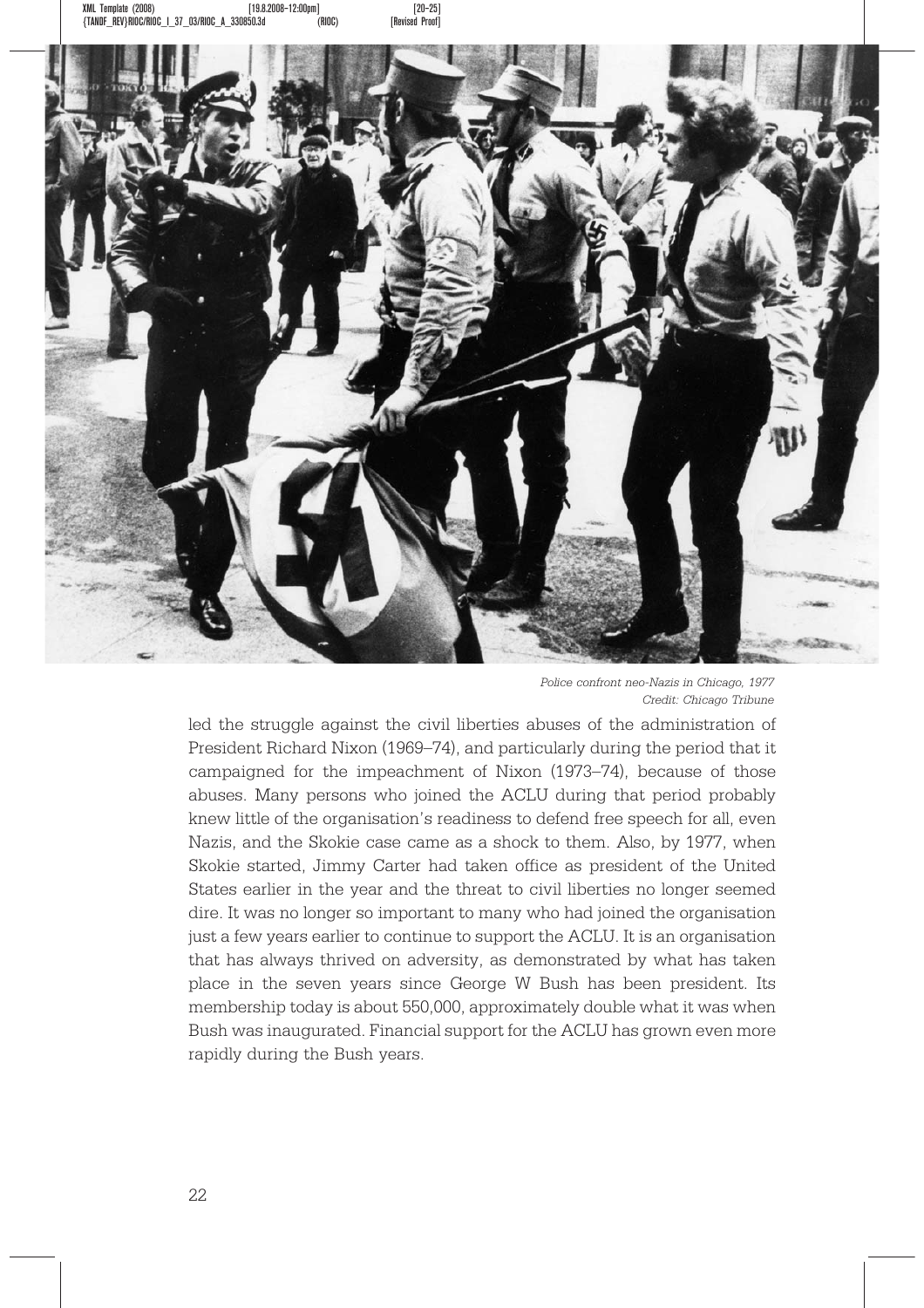FREE SPEECH FOR ALL  $-$  ARYEH NEIER

Though the ACLU membership and finances suffered for a period because of Skokie, they soon rebounded. Two factors seem to be responsible. First, Carter was succeeded as president in 1981 by Ronald Reagan and, once again, a lot of Americans became concerned about threats to civil liberties. In practice, there was no repetition under Reagan of the abuses – pervasive political surveillance, direct attacks on freedom of speech, mass arrests of peaceful demonstrators, misuse of the intelligence agencies for personal political purposes, political prosecutions and many more – that had characterised the Nixon era. But Reagan made many of those who were potential supporters of the ACLU very nervous, and they opened their chequebooks to support the organisation.

The other factor was that the controversy ignited by Skokie abated. It is not that the case was forgotten. It was not. Rather, public opinion shifted. More and more Americans decided that they agreed with the ACLU. Even many who did not go as far as supporting the right for neo-Nazis to demonstrate expressed at least grudging admiration for the organisation's stand. It had held firm on a matter of principle: free speech for all, even in circumstances in which the organisation itself clearly loathed the views of those whose rights it defended and even when it suffered well-publicised financial setbacks for sticking to its principles.

Over time, support for the ACLU's stand in the Skokie cases has continued to grow. Though not especially significant from a legal standpoint, as no precedents were set in any of the court cases arising out of Skokie, the ACLU's position on the matter has acquired iconic status. Skokie is frequently invoked these days to suggest the breadth of free speech protection in the United States.

An unstated factor in the widespread acceptance today of the free speech rationale for allowing the Nazis to march in Skokie is that they gained nothing for their movement by prevailing in court. When the day came for the march to take place, the Nazis did not even show up. I am not sure why, but I assume it was because the handful of men dressed up as stormtroopers who were supposed to march would have looked ridiculous walking back and forth between long rows of police deployed to keep them apart from the crowds that travelled to Skokie to jeer them. Or, perhaps, they simply feared that the police would be unable to protect them. Shortly thereafter, the little group of Nazis in Chicago disintegrated and were not heard from again. Other small groups of neo-Nazis have formed from time to time in the United States. The ACLU has continued to defend their rights. One of the Nazis, David Duke, who also identified himself as a member of the Ku Klux Klan,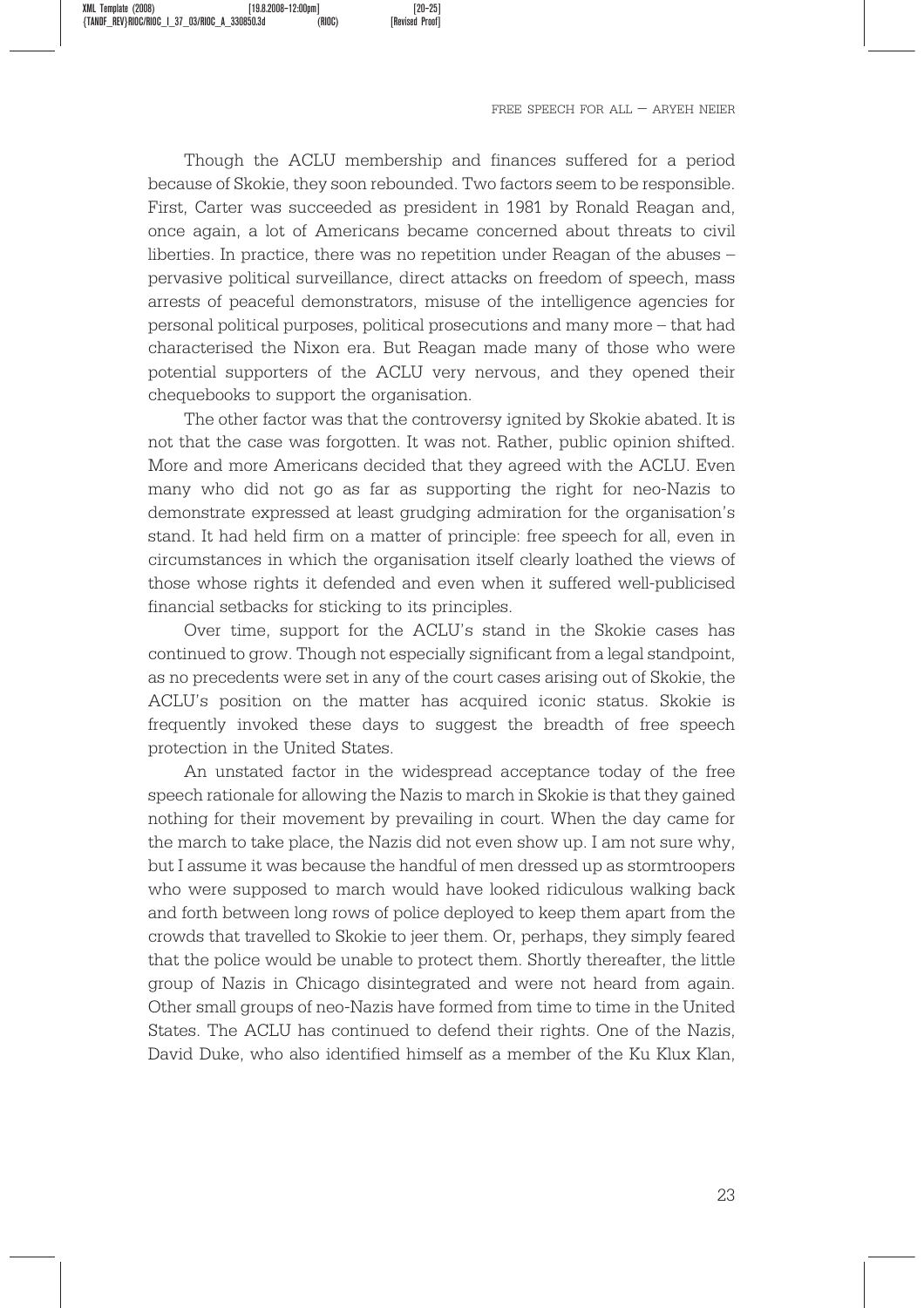## ARTICLE 19 AT 60

became a small-time celebrity for a period, but he has not been heard from in a long time.

One of America's foremost commentators on freedom of speech is Anthony Lewis, a columnist for the New York Times. Like many advocates of civil liberties, Lewis is a strong critic of the Bush administration's depredations on rights: prolonged indefinite detention of those rounded up in various parts of the world in the so-called 'war on terror'; denial of access to counsel; torture; denial of habeas corpus; and the use of military commissions that rely on hearsay evidence and evidence that is concealed from defendants to render judgments that could lead to the death penalty. Yet in a book published earlier this year, Lewis writes: 'I am convinced that the fundamental American commitment to free speech, disturbing speech, is no longer in doubt.' He makes clear that the reason that the American dedication to free speech is so strong is because so many battles have been fought in its defence. Many of the losses in those battles have been as significant as the victories in developing a national commitment to free speech. That is especially true of some of the cases in the United States Supreme Court nearly a century ago – because the eloquent dissents of Justices Oliver Wendell Holmes and Louis Brandeis, during the 1920s, are still imprinted on the American consciousness through the excerpts that appear in school and college textbooks. Skokie has also become part of American history and, in that way, has become part of the fundamental American commitment to freedom of speech.

Though the Bush administration has done great harm to civil liberties in other areas, it cannot be accused of violating freedom of speech. Accordingly, the critics of the administration's many other abuses during the past seven years face no impediment in expressing their views. With freedom of speech intact, and likely to remain intact, there is always the opportunity to try to persuade Americans that other essential liberties should also be protected. That is an important factor in making me and other proponents of civil liberties in the United States believe that, over time, we will be able to restore many of the liberties that have been taken away since the terrorist attacks of 11 September 2001.

Over the years, I have been asked many times whether the principles represented by Skokie are applicable outside the United States. Hardly any other country in the world gives such great protection to hate speech as the United States. Elsewhere, many partisans of freedom of speech in other circumstances draw the line at speech that is intended to incite hatred on racial or religious grounds.